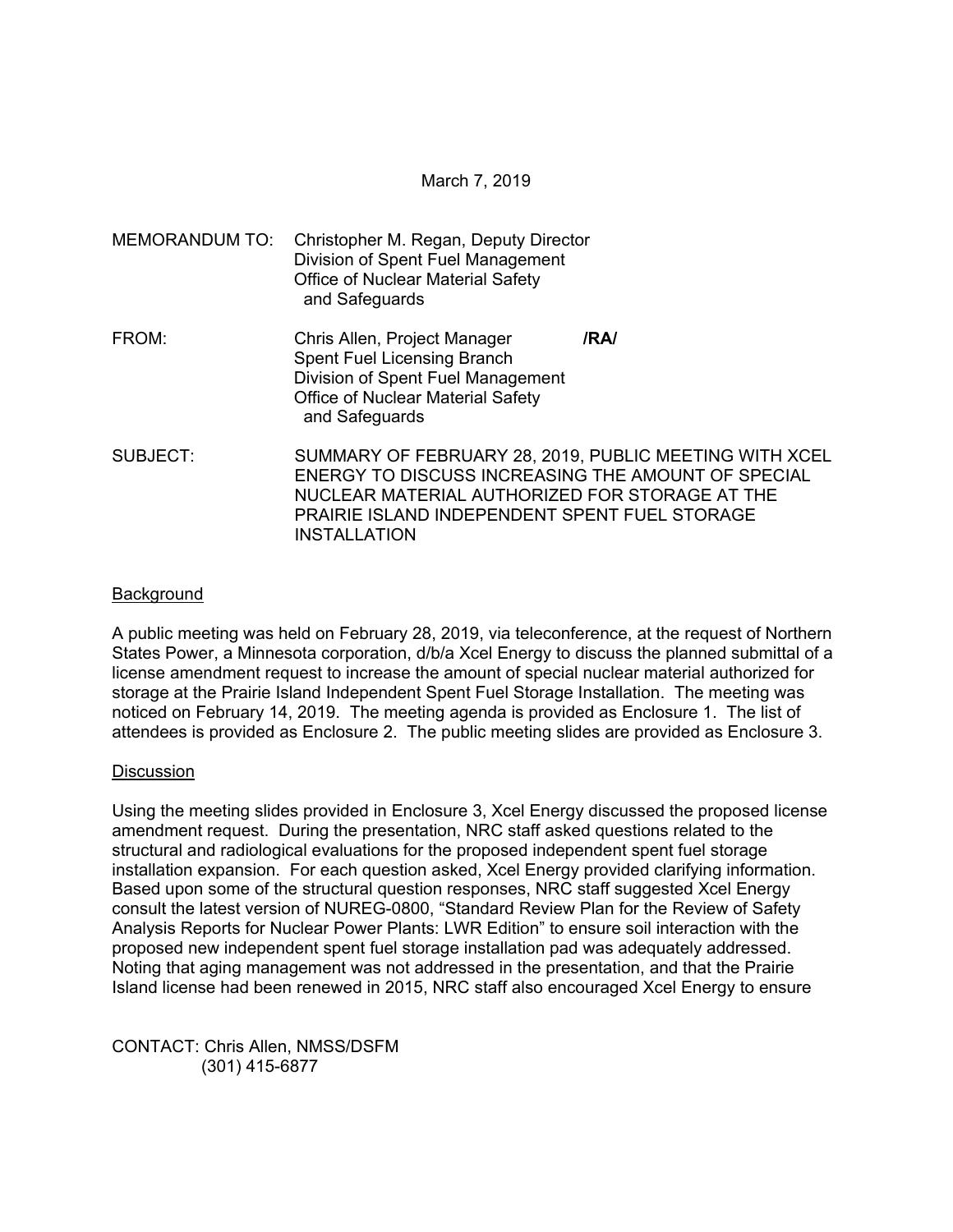$C.$  Regan  $-2$  -

recommendations associated with renewed licenses in NUREG-2215, "Standard Review Plan for Spent Fuel Dry Storage Systems and Facilities, Draft Report for Comment" be addressed by the license amendment request.

Docket No. 72-10 EPID L-2019-LLA-0019

Enclosures: 1. Meeting Agenda 2. List of Meeting Attendees 3. Meeting Slides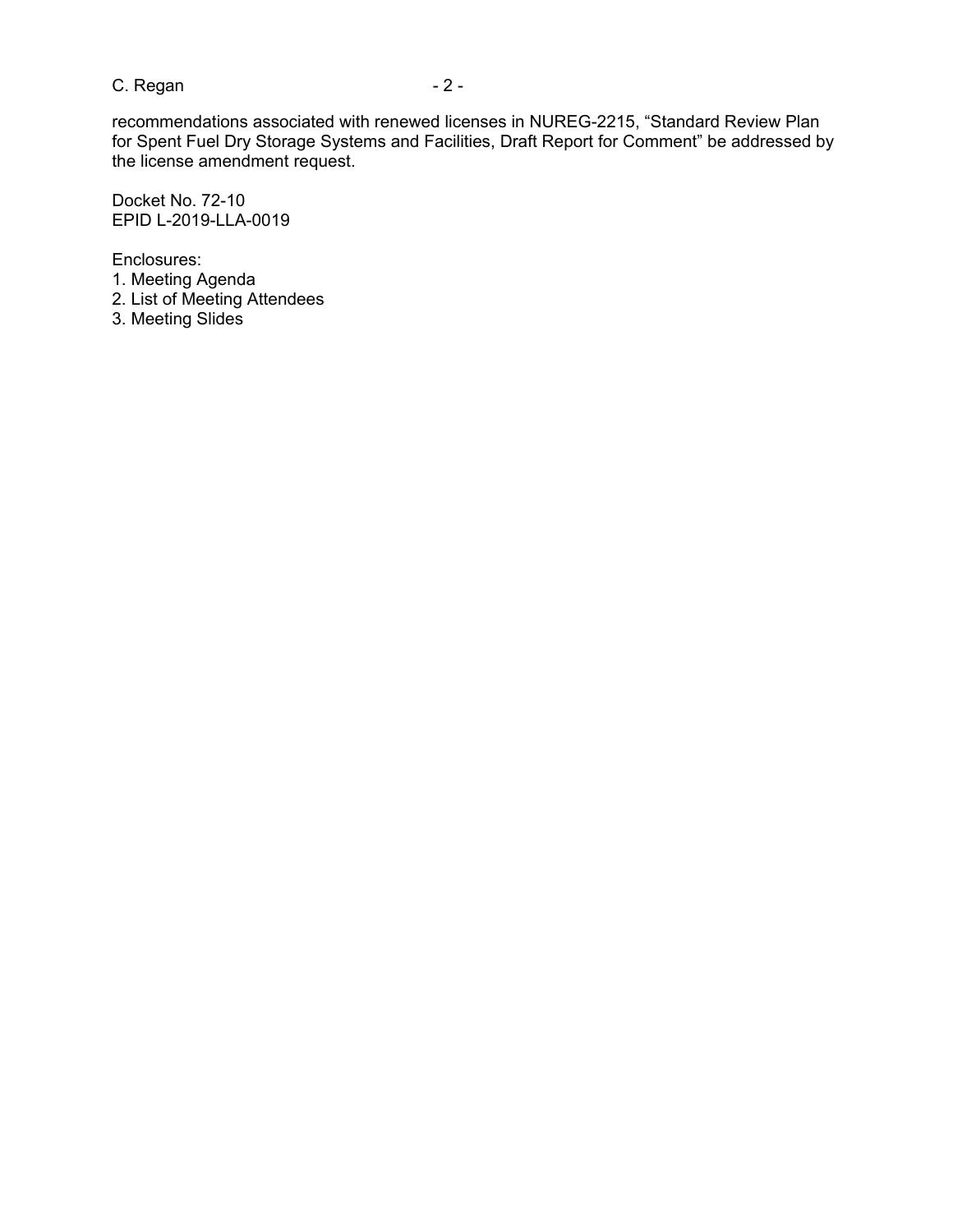# C. Regan - 3 -

# SUBJECT: SUMMARY OF FEBRUARY 28, 2019, PUBLIC MEETING WITH XCEL ENERGY TO DISCUSS INCREASING THE AMOUNT OF SPECIAL NUCLEAR MATERIAL AUTHORIZED FOR STORAGE AT THE PRAIRIE ISLAND INDEPENDENT SPENT FUEL STORAGE INSTALLATION DOCUMENT DATE: March 7, 2019

#### **DISTRIBUTION:**

DSFM r/f NRC attendees

Filename: G:\SFST\Prairie Island\Amendment 11\Pre-Application Meeting\Meeting Summary.docx

#### **ADAMS No.: ML19071A037**

| <b>IOFFICE:</b> | SFM    | SFM       | SFM             |  |
|-----------------|--------|-----------|-----------------|--|
| <b>INAME:</b>   | WAllen | WWheatley | <b>IBerrios</b> |  |
| <b>IDATE:</b>   | 3/5/19 | 3/5/19    | 3/7/19          |  |

**OFFICIAL RECORD COPY**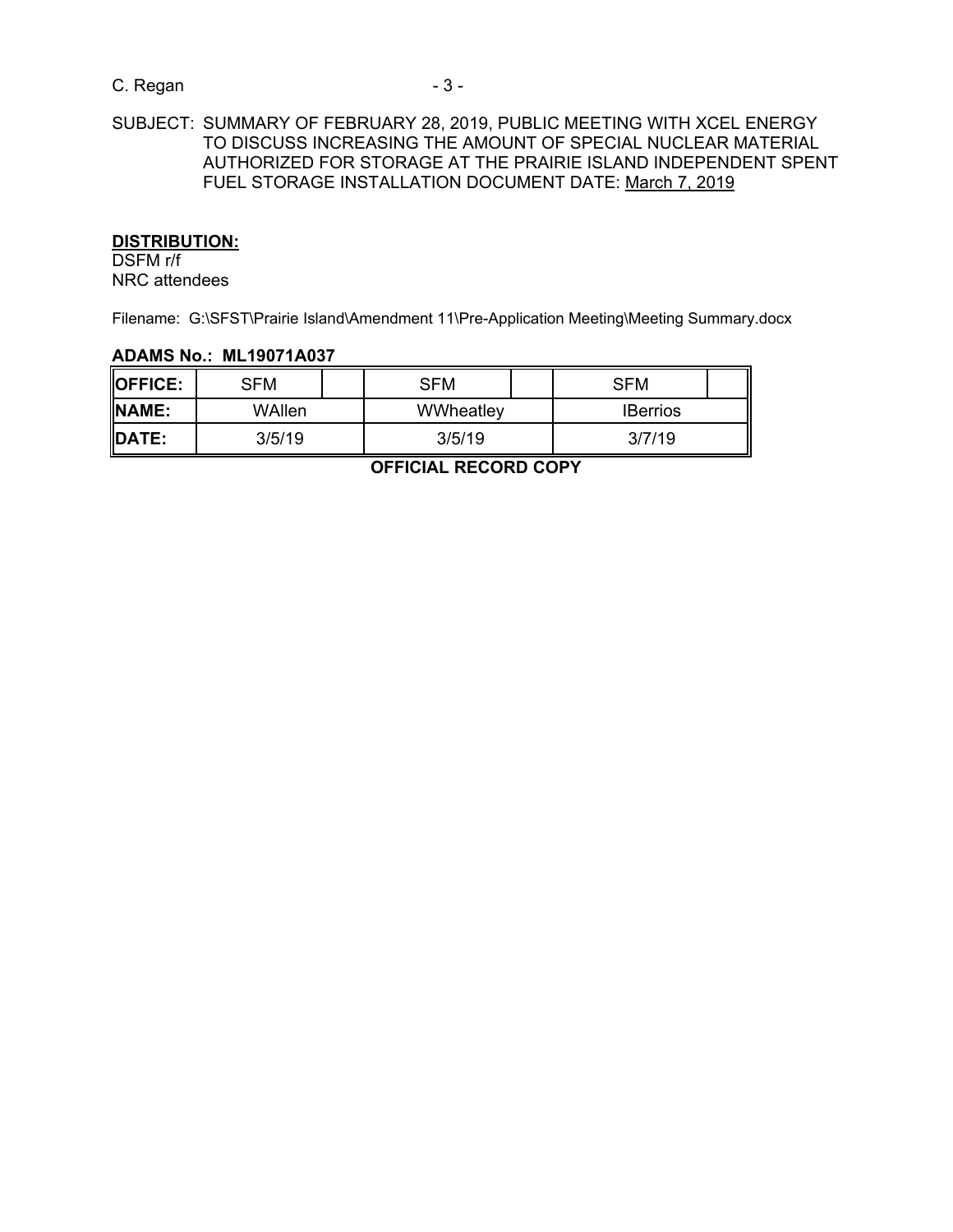### AGENDA Meeting between Xcel Energy and the Nuclear Regulatory Commission February 28, 2019 1:00 p.m. – 2:30 p.m. Teleconference

Purpose: To discuss a proposed license amendment increasing the amount of special nuclear material authorized for storage at the Prairie Island Independent Spent Fuel Storage Installation.

# **Topic**

- Describe future license amendment request
- Discuss scope of the request
- Schedule
- Questions
- Adjourn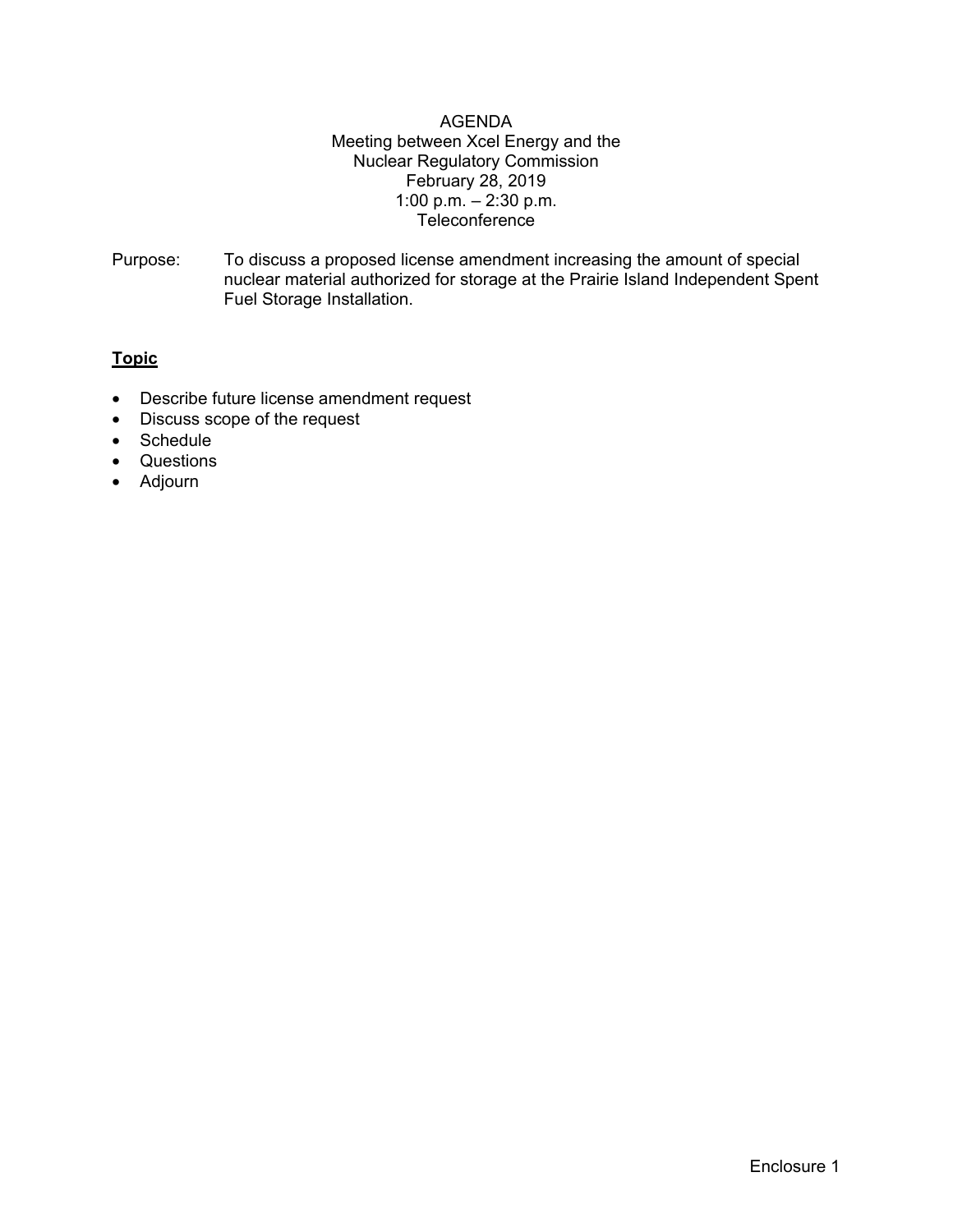#### **Meeting Between Xcel Energy and the Nuclear Regulatory Commission February 28, 2019, Meeting Attendees**

| <b>Chris Allen</b>      | <b>NRC</b>               |  |  |
|-------------------------|--------------------------|--|--|
| David Tang              | <b>NRC</b>               |  |  |
| Tae Ahn                 | <b>NRC</b>               |  |  |
| <b>Ricardo Torres</b>   | <b>NRC</b>               |  |  |
| Ricardo Rodriguez       | <b>NRC</b>               |  |  |
| Alexis Sotomayor-Rivera | <b>NRC</b>               |  |  |
| Sara Scott              | <b>Xcel Energy</b>       |  |  |
| Peter Godhes            | <b>Xcel Energy</b>       |  |  |
| Scott Marty             | <b>Xcel Energy</b>       |  |  |
| Mark McKeown            | <b>Xcel Energy</b>       |  |  |
| Mike Staley             | <b>Xcel Energy</b>       |  |  |
| John Walters            | <b>Xcel Energy</b>       |  |  |
| Greg Peebles            | Sargent & Lundy          |  |  |
| Scott Boeing            | Sargent & Lundy          |  |  |
| David Gennardo          | Sargent & Lundy          |  |  |
| Britta Bergland         | Merjent<br>Environmental |  |  |
| Greene, Carlyn          | Ux Consulting            |  |  |